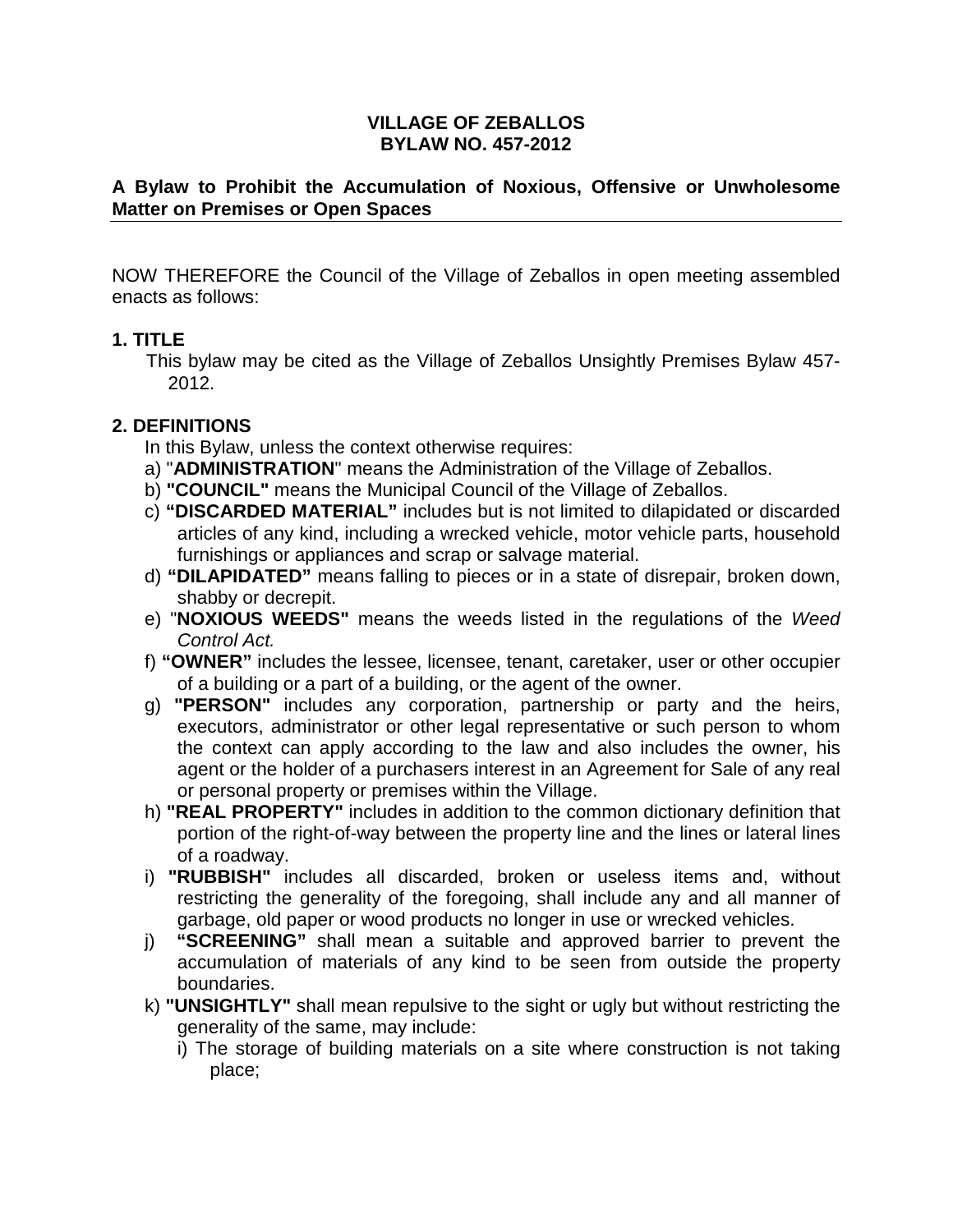- ii) The storage or accumulation of motor vehicles that are not roadworthy or parts thereof;
- iii) The storage, repairing or servicing of motor vehicles, hauling or construction equipment except where the same is carried out entirely within a building.
- l) **"WRECKED VEHICLE"** means a vehicle that is:
	- i) dilapidated, physically wrecked or disabled so that it cannot be operated by its own mode of power, or
	- ii) a vehicle that is dilapidated or appears to be physically wrecked although it could be operated by its own mode of power but is not displaying thereon a lawful current licence for its operation on a highway.

# **3. RUBBISH AND LITTER CONTROL**

- a) No person shall cause or permit water, rubbish or noxious, offensive or unwholesome matter to collect or accumulate upon or around his or her premises.
- b) No person shall deposit or throw bottles, broken glass or other rubbish in any open place.

# **4. UNTIDY PREMISES**

- a) No owner of real property shall allow such property to become or to remain untidy or unsightly by the accumulation thereon of any filth, discarded material or rubbish of any kind.
- b) It shall be a good and sufficient defence to any prosecution commenced for violations of paragraph 4(a) hereof, for an owner of any commercial establishment to provide evidence that the storage of materials or the accumulation and storage of unroadworthy motor vehicles or parts thereof is an essential part of a legally licensed business.
- c) A valid business license issued by the Village of Zeballos shall be deemed evidence as refered to in 4(b).
- d) Any premises satisfying 4(c) shall be required to provide screening on the property suitable to prohibit viewing of the materials or accumulation and storage of unroadworthy motor vehicles or parts by any neighbours or from any road or lane.

# **5. DEMOLITION SITES**

On any property where the demolition of any buildings or structure has taken place;

- a) all debris and material whether to be discarded or retained shall be removed immediately;
- b) any basement or other excavation shall immediately be filled in or covered over to lot grade level .

# **6. REFUSE ON STREETS**

No person shall throw, drop, deposit, leave or let fall any bottle or bottles, cans, glass, wood or refuse of any kind or any object or materials whatever, on or upon any street and person/s so responsible for such littering on or upon any street shall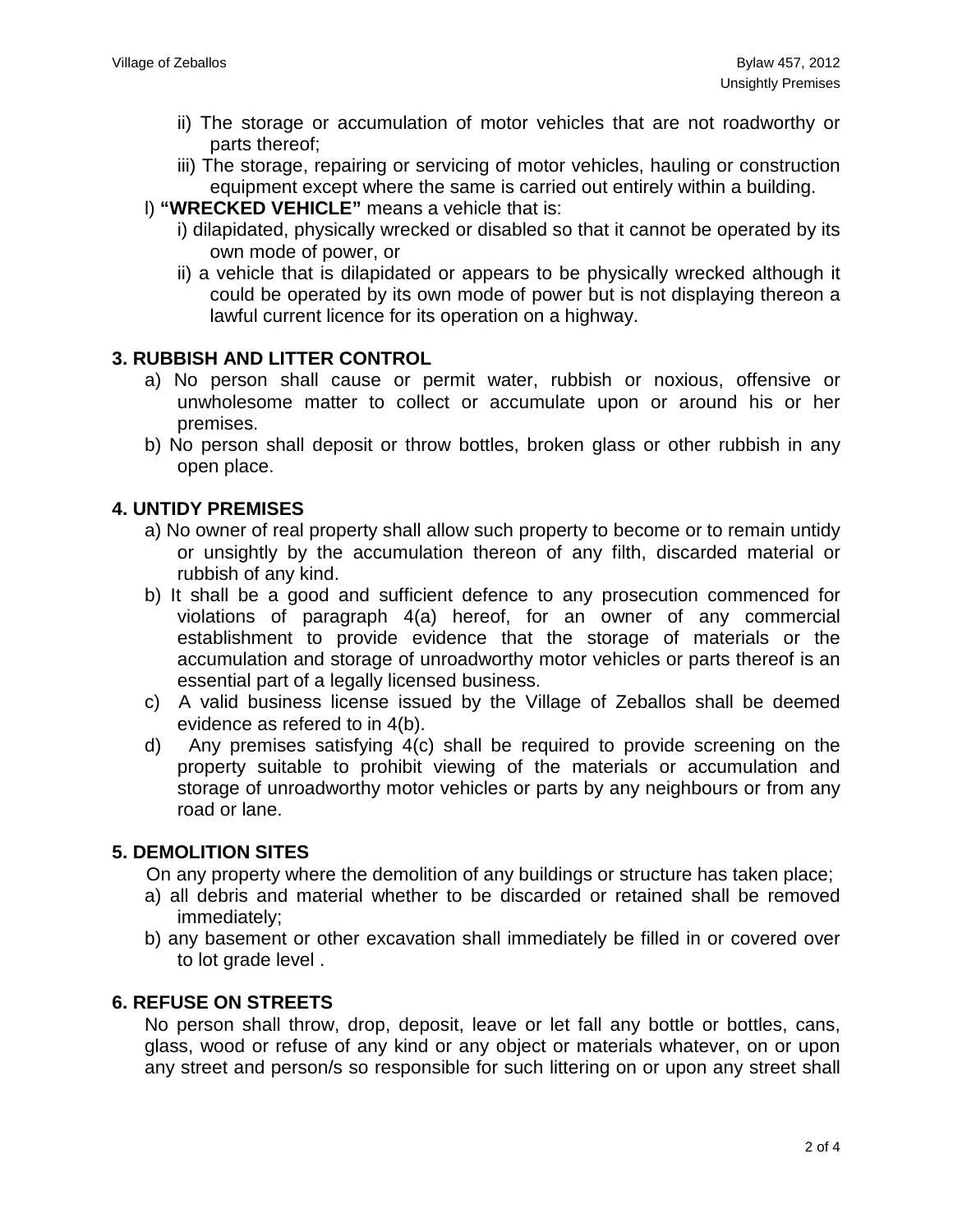immediately remove any of such objects or materials on or upon every part of such street.

# **7. OFFENSIVE GROWTH**

Every owner of real property shall upon receipt of notice given pursuant to this bylaw clean such property of brush or noxious weeds.

### **8. FENCES**

- a) In any zone where a fence has been erected no person shall allow a fence located on a property of which he or she is the owner to fall into a state of disrepair.
- b) Subject to notice given pursuant to this bylaw where any fence has fallen into a state of disrepair the owner of property upon which the said fence is located shall repair or remove same.

### **9. GRAFFITI AND POSTINGS**

- a) No person shall post, exhibit or distribute placards, playbills, posters, advertising, writings or pictures on walls, fences or elsewhere, on or adjacent to a highway or public place.
- b) No person shall place or permit the placement of graffiti on walls and fences.
- c) Notwithstanding Section 9(a) any person may place posters to advertise public events or garage sales with the requirement that these are removed promptly after the event.

#### **10. NOTICE**

Any notice to be given pursuant to this bylaw may be given by an employee of the Village and shall be deemed to have been delivered if personally served or if sent by regular Canada Post service.

#### **11. FAILURE TO COMPLY**

If, after the date stated in the notice, the work required to be performed by such notice remains either wholly or partially incomplete, the Village shall follow up with a second notice reminding the owner of his or her obligations under this bylaw and a further seven days deadline is given.

The period between the first notice and by which the owner is to complete the work required under this bylaw shall not exceed thirty (30) days after the notice is sent.

If voluntary compliance is not forthcoming following a second notice, the matter will be reported to the Chief Administrative Officer who will report on the matter at an open meeting of Council.

In the event of default of an Owner complying with a notice issued under this bylaw, the Municipality, by its employees or others, may enter and effect the removal of any accumulation of filth, discarded materials or rubbish of any kind or may clear the property of brush, noxious weeds or other growth at the expense of the Owner and the charges for doing so, if unpaid on December 31 in any year, shall be added and form part of the taxes payable on that real property as taxes in arrears.